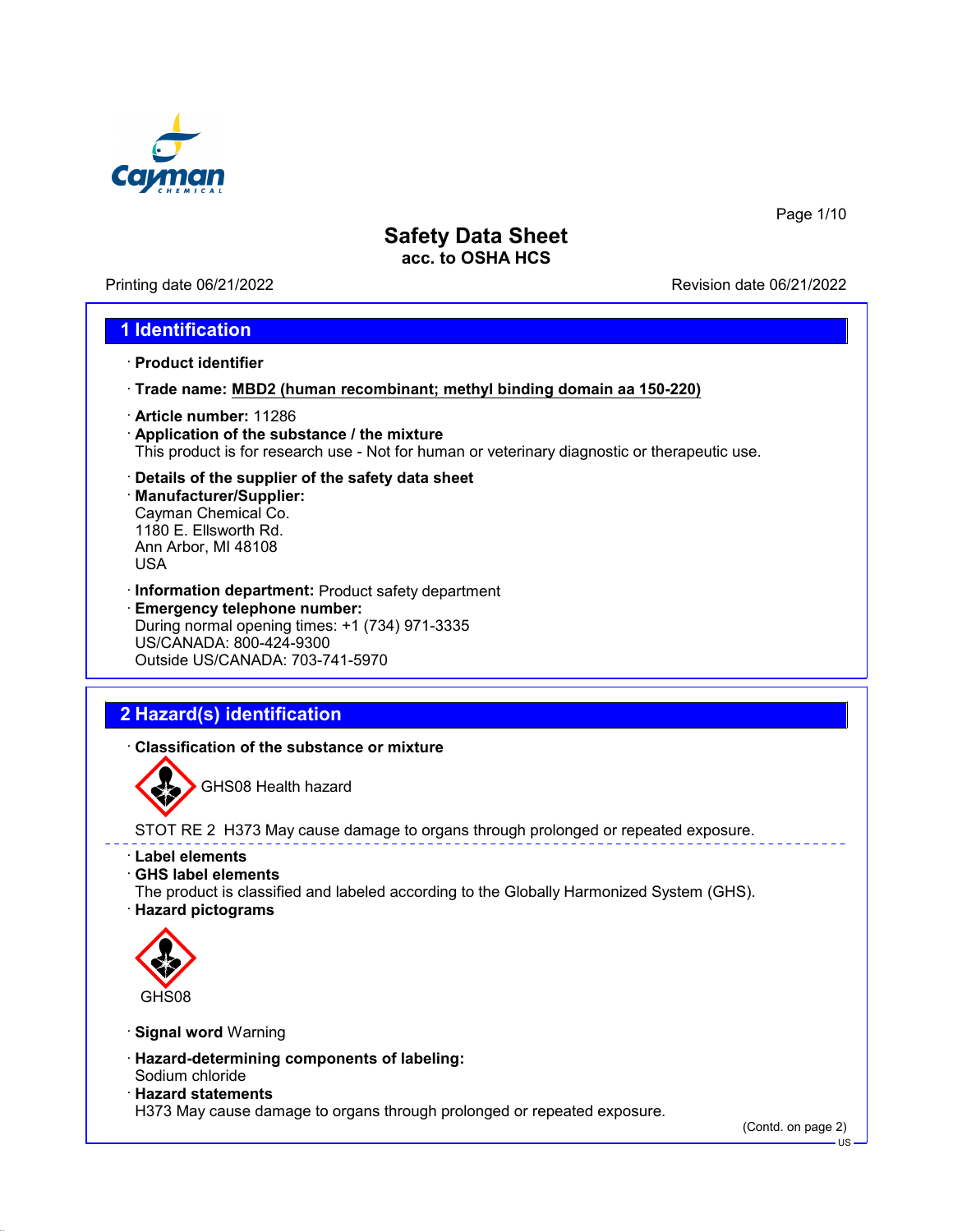Printing date 06/21/2022 Revision date 06/21/2022

### **Trade name: MBD2 (human recombinant; methyl binding domain aa 150-220)**

| · Precautionary statements<br>P260 Do not breathe dust/fume/gas/mist/vapors/spray.<br>P314 Get medical advice/attention if you feel unwell.<br>P501 Dispose of contents/container in accordance with local/regional/national/international regulations.<br><b>Classification system:</b><br>NFPA ratings (scale 0 - 4) | (Contd. from page 1) |
|------------------------------------------------------------------------------------------------------------------------------------------------------------------------------------------------------------------------------------------------------------------------------------------------------------------------|----------------------|
| Health = $0$<br>Fire $= 1$<br>Reactivity = $0$                                                                                                                                                                                                                                                                         |                      |
| · HMIS-ratings (scale 0 - 4)                                                                                                                                                                                                                                                                                           |                      |
| <b>HEALTH</b><br>$\boxed{0}$<br>Health = $0$<br>$\blacksquare$<br>Fire = $1$<br><b>FIRE</b><br>Reactivity = $0$<br><b>REACTIVITY</b> 0                                                                                                                                                                                 |                      |
| Other hazards<br>· Results of PBT and vPvB assessment<br>$\cdot$ PBT: Not applicable.<br>· vPvB: Not applicable.                                                                                                                                                                                                       |                      |
|                                                                                                                                                                                                                                                                                                                        |                      |
| <b>3 Composition/information on ingredients</b>                                                                                                                                                                                                                                                                        |                      |
| <b>Chemical characterization: Mixtures</b><br>· Description: Mixture of the substances listed below with nonhazardous additions.                                                                                                                                                                                       |                      |
| Dangerous components:                                                                                                                                                                                                                                                                                                  |                      |
| CAS: 56-81-5<br>Glycerol                                                                                                                                                                                                                                                                                               | 5.0%                 |

| <b>RTECS: MA8050000</b>                   |                   |          |
|-------------------------------------------|-------------------|----------|
| CAS: 7647-14-5<br>RTECS: VZ4725000        | Sodium chloride   | 2.92%    |
| Other ingredients                         |                   |          |
| CAS: 7732-18-5<br><b>RTECS: ZC0110000</b> | Water             | 91.43%   |
| CAS: 77-86-1<br>RTECS: TY2900000          | Tris base         | 0.61%    |
| CAS: 60-24-2<br><b>RTECS: KL5600000</b>   | 2-Mercaptoethanol | $0.04\%$ |
|                                           |                   |          |

# **4 First-aid measures**

### · **Description of first aid measures**

· **General information:**

Symptoms of poisoning may even occur after several hours; therefore medical observation for at least 48 hours after the accident.

- · **After inhalation:** Supply fresh air; consult doctor in case of complaints.
- · **After skin contact:** Generally the product does not irritate the skin.
- · **After eye contact:** Rinse opened eye for several minutes under running water.
- · **After swallowing:** If symptoms persist consult doctor.

(Contd. on page 3)

US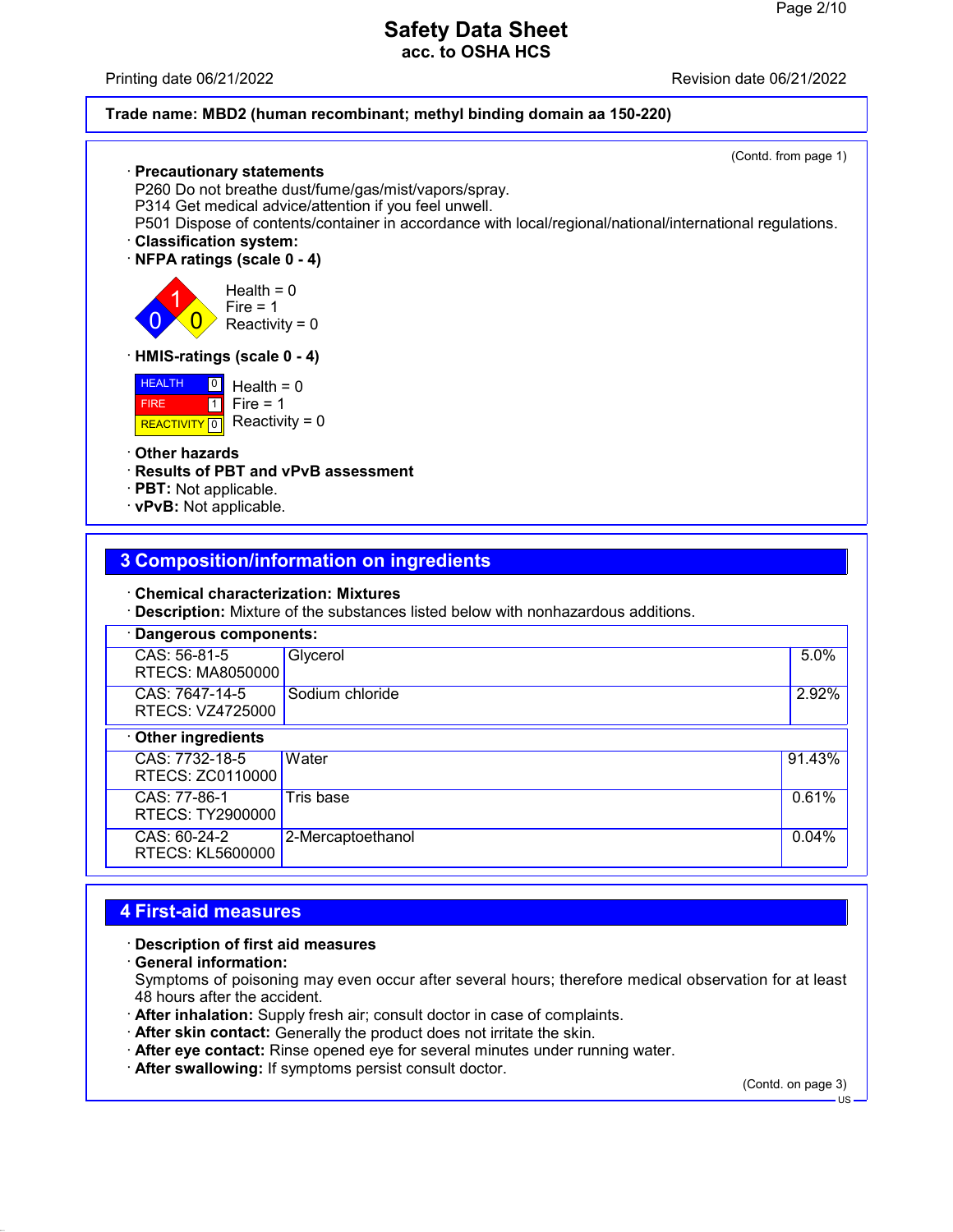#### Printing date 06/21/2022 Revision date 06/21/2022

### **Trade name: MBD2 (human recombinant; methyl binding domain aa 150-220)**

(Contd. from page 2) · **Information for doctor:** · **Most important symptoms and effects, both acute and delayed** May cause anemia, cough, CNS depression, drowsiness, headache, heart damage, lassitude (weakness, exhaustion), liver damage, narcosis, reproductive effects, teratogenic effects. No further relevant information available. · **Indication of any immediate medical attention and special treatment needed** No further relevant information available. **5 Fire-fighting measures** · **Extinguishing media** · **Suitable extinguishing agents:** Use fire fighting measures that suit the environment. A solid water stream may be inefficient. · **Special hazards arising from the substance or mixture** 67-56-1During heating or in case of fire poisonous gases are produced. · **Advice for firefighters** · **Protective equipment:** Mouth respiratory protective device.

## **6 Accidental release measures**

- · **Personal precautions, protective equipment and emergency procedures** Mount respiratory protective device.
- · **Environmental precautions:** Dilute with plenty of water. Do not allow to enter sewers/ surface or ground water.
- · **Methods and material for containment and cleaning up:** Absorb with liquid-binding material (sand, diatomite, acid binders, universal binders, sawdust). Dispose contaminated material as waste according to item 13. Ensure adequate ventilation.
- · **Reference to other sections** See Section 7 for information on safe handling. See Section 8 for information on personal protection equipment. See Section 13 for disposal information.
- · **Protective Action Criteria for Chemicals** · **PAC-1:**

| PAU-I.         |                           |                                |
|----------------|---------------------------|--------------------------------|
|                | 56-81-5 Glycerol          | $45 \,\mathrm{mg/m^3}$         |
|                | 77-86-1 Tris base         | $18 \text{ mg/m}^3$            |
|                | 60-24-2 2-Mercaptoethanol | $0.6$ ppm                      |
| $\cdot$ PAC-2: |                           |                                |
|                | 56-81-5 Glycerol          | $180 \text{ mg/m}^3$           |
|                | 77-86-1 Tris base         | $\sqrt{190}$ mg/m <sup>3</sup> |
|                | 60-24-2 2-Mercaptoethanol | $3.5$ ppm                      |
| $·$ PAC-3:     |                           |                                |
|                | 56-81-5 Glycerol          | 1,100 mg/m <sup>3</sup>        |
|                | 77-86-1 Tris base         | $1,200$ mg/m <sup>3</sup>      |
|                | 60-24-2 2-Mercaptoethanol | $\sqrt{29}$ ppm                |

(Contd. on page 4)

US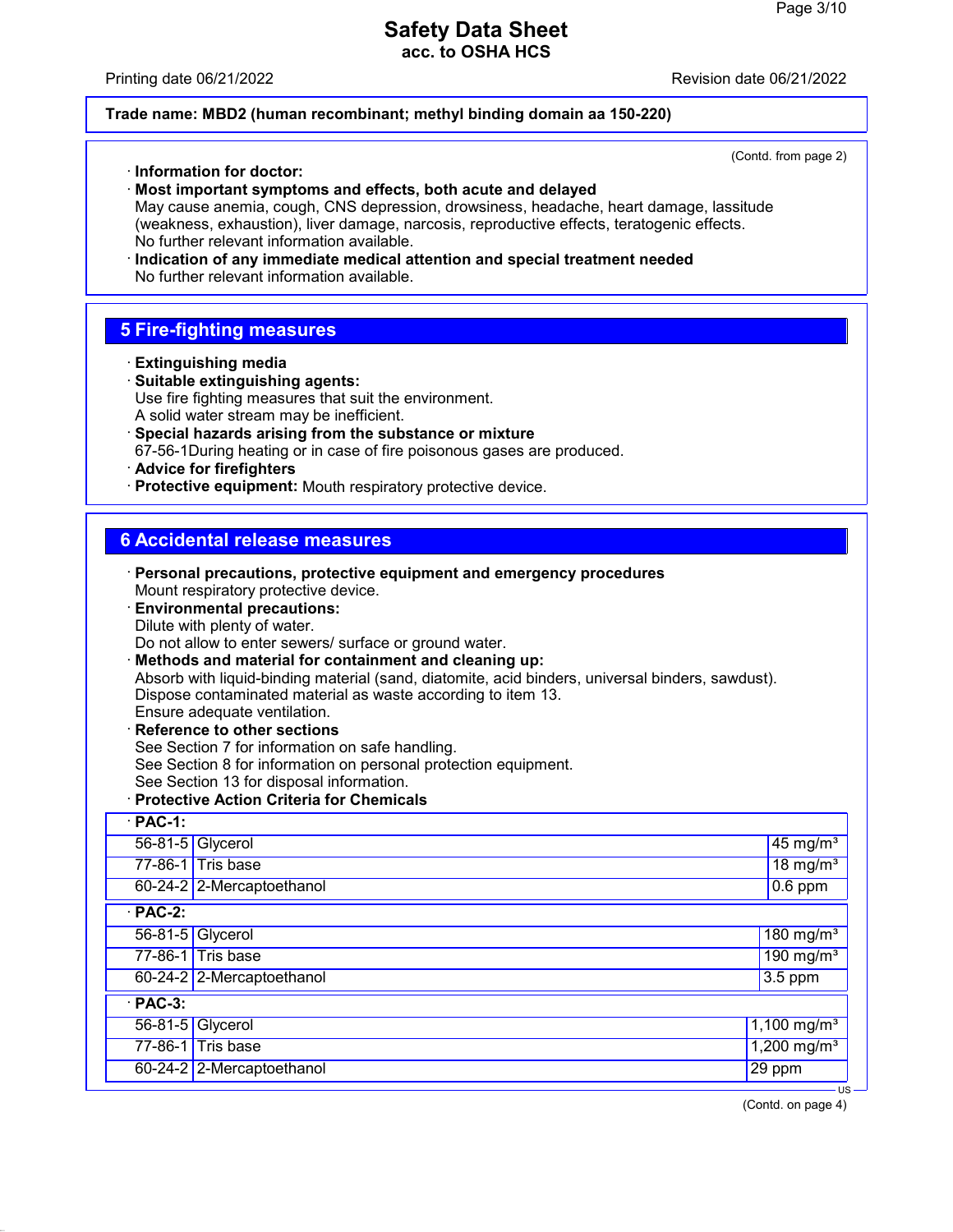Printing date 06/21/2022 Revision date 06/21/2022

### **Trade name: MBD2 (human recombinant; methyl binding domain aa 150-220)**

(Contd. from page 3)

### **7 Handling and storage**

- · **Handling:**
- · **Precautions for safe handling** Ensure good ventilation/exhaustion at the workplace. Prevent formation of aerosols.
- · **Information about protection against explosions and fires:** Keep respiratory protective device available.
- · **Conditions for safe storage, including any incompatibilities**
- · **Storage:** Store in accordance with information listed on the product insert.
- · **Requirements to be met by storerooms and receptacles:** No special requirements.
- · **Information about storage in one common storage facility:** Not required.
- · **Further information about storage conditions:** None.
- · **Specific end use(s)** No further relevant information available.

## **8 Exposure controls/personal protection**

· **Additional information about design of technical systems:** No further data; see item 7.

#### · **Control parameters**

· **Components with limit values that require monitoring at the workplace:**

The following constituent is the only constituent of the product which has a PEL, TLV or other recommended exposure limit.

At this time, the remaining constituent has no known exposure limits.

#### **56-81-5 Glycerol**

PEL Long-term value: 15<sup>\*</sup> 5<sup>\*\*</sup> mg/m<sup>3</sup>

mist; \*total dust \*\*respirable fraction

TLV TLV withdrawn-insufficient data human occup. exp.

· **Additional information:** The lists that were valid during the creation were used as basis.

- · **Exposure controls**
- · **Personal protective equipment:**
- · **General protective and hygienic measures:**

Keep away from foodstuffs, beverages and feed.

Wash hands before breaks and at the end of work.

Store protective clothing separately.

· **Breathing equipment:**

In case of brief exposure or low pollution use respiratory filter device. In case of intensive or longer exposure use respiratory protective device that is independent of circulating air.

### · **Protection of hands:**



Protective gloves

The glove material has to be impermeable and resistant to the product/ the substance/ the preparation. Due to missing tests no recommendation to the glove material can be given for the product/ the preparation/ the chemical mixture.

Selection of the glove material on consideration of the penetration times, rates of diffusion and the degradation

#### · **Material of gloves**

The selection of the suitable gloves does not only depend on the material, but also on further marks of quality and varies from manufacturer to manufacturer. As the product is a preparation of several substances, the resistance of the glove material can not be calculated in advance and has therefore to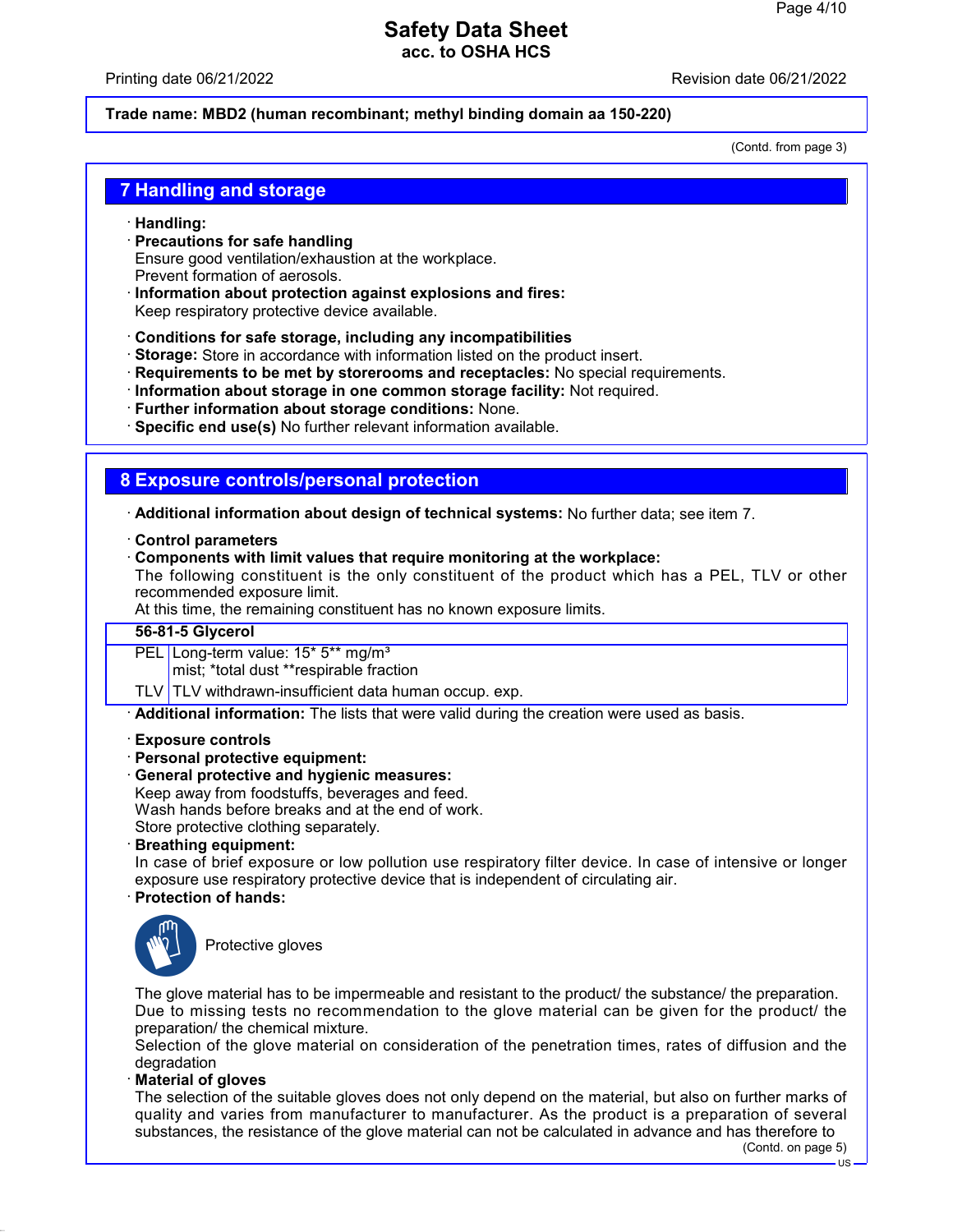Printing date 06/21/2022 **Revision date 06/21/2022** 

## **Trade name: MBD2 (human recombinant; methyl binding domain aa 150-220)**

(Contd. from page 4)

US

be checked prior to the application.

· **Penetration time of glove material**

The exact break through time has to be found out by the manufacturer of the protective gloves and has to be observed.

· **Eye protection:**



Tightly sealed goggles

| 9 Physical and chemical properties                                                                                                                                                         |                                                                                                                                                                                              |  |
|--------------------------------------------------------------------------------------------------------------------------------------------------------------------------------------------|----------------------------------------------------------------------------------------------------------------------------------------------------------------------------------------------|--|
| Information on basic physical and chemical properties<br><b>General Information</b><br>· Appearance:<br>Form:<br>Color:<br>Odor:<br>· Molecular Weight<br>Odor threshold:<br>· Formulation | Liquid<br>According to product specification<br>Characteristic<br>34.8 kDa<br>Not determined.<br>50 mM Tris, pH 7.5, with 500 mM sodium chloride, 5%<br>glycerol, and 5 mM ß-mercaptoethanol |  |
| pH-value:                                                                                                                                                                                  | Not determined.                                                                                                                                                                              |  |
| Change in condition<br><b>Melting point/Melting range:</b><br><b>Boiling point/Boiling range:</b>                                                                                          | Undetermined.<br>100 °C (212 °F)                                                                                                                                                             |  |
| · Flash point:                                                                                                                                                                             | 199 °C (390.2 °F)                                                                                                                                                                            |  |
| · Flammability (solid, gaseous):                                                                                                                                                           | Not applicable.                                                                                                                                                                              |  |
| · Ignition temperature:                                                                                                                                                                    | 400 °C (752 °F)                                                                                                                                                                              |  |
| · Decomposition temperature:                                                                                                                                                               | Not determined.                                                                                                                                                                              |  |
| · Auto igniting:                                                                                                                                                                           | Product is not selfigniting.                                                                                                                                                                 |  |
| Danger of explosion:                                                                                                                                                                       | Product does not present an explosion hazard.                                                                                                                                                |  |
| <b>Explosion limits:</b><br>Lower:<br>Upper:                                                                                                                                               | Not determined.<br>Not determined.                                                                                                                                                           |  |
| Vapor pressure at 20 °C (68 °F):                                                                                                                                                           | 23 hPa (17.3 mm Hg)                                                                                                                                                                          |  |
| · Density:<br>· Relative density<br>· Vapor density<br><b>Evaporation rate</b>                                                                                                             | Not determined.<br>Not determined.<br>Not determined.<br>Not determined.                                                                                                                     |  |
| · Solubility in / Miscibility with<br>Water:                                                                                                                                               | Fully miscible.                                                                                                                                                                              |  |
| · Partition coefficient (n-octanol/water): Not determined.                                                                                                                                 |                                                                                                                                                                                              |  |
|                                                                                                                                                                                            | (Contd. on page 6)                                                                                                                                                                           |  |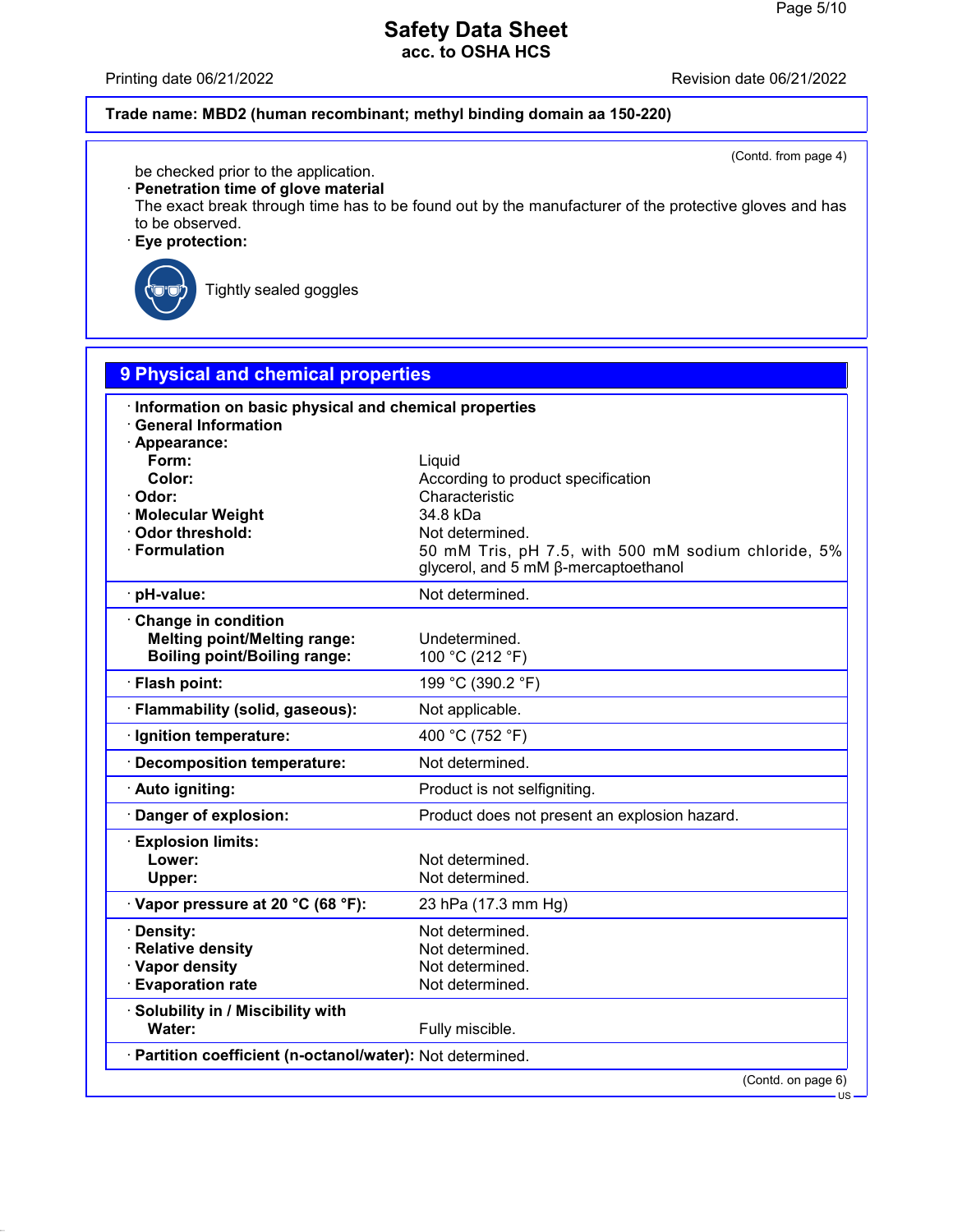Printing date 06/21/2022 Revision date 06/21/2022

### **Trade name: MBD2 (human recombinant; methyl binding domain aa 150-220)**

|                          |                                            | (Contd. from page 5) |
|--------------------------|--------------------------------------------|----------------------|
| · Viscosity:             |                                            |                      |
| Dynamic:                 | Not determined.                            |                      |
| Kinematic:               | Not determined.                            |                      |
| · Solvent content:       |                                            |                      |
| <b>Organic solvents:</b> | 5.0%                                       |                      |
| Water:                   | 91.4 %                                     |                      |
| <b>VOC content:</b>      | 0.00%                                      |                      |
|                          | $0.0$ g/l $/ 0.00$ lb/gal                  |                      |
| Solids content:          | 3.5%                                       |                      |
| Other information        | No further relevant information available. |                      |

# **10 Stability and reactivity**

· **Reactivity** No further relevant information available.

- · **Chemical stability**
- · **Thermal decomposition / conditions to be avoided:** No decomposition if used according to specifications.
- · **Possibility of hazardous reactions** No dangerous reactions known.
- · **Conditions to avoid** No further relevant information available.
- · **Incompatible materials:** No further relevant information available.
- · **Hazardous decomposition products:** No dangerous decomposition products known.

# **11 Toxicological information**

· **Information on toxicological effects**

## · **Acute toxicity:**

| LD/LC50 values that are relevant for classification: |                                        |                                      |
|------------------------------------------------------|----------------------------------------|--------------------------------------|
| 56-81-5 Glycerol                                     |                                        |                                      |
| Oral                                                 | LD50                                   | 12,600 mg/kg (rat)                   |
| Irritation of skin I Irritation                      |                                        | 500 mg/24h (rabbit)                  |
| Irritation of eyes   Irritation                      |                                        | 500 mg/24h (rabbit)                  |
|                                                      | Intraperitoneal LD50 4,420 mg/kg (rat) |                                      |
|                                                      | Subcutaneous LD50 100 mg/kg (rat)      |                                      |
| 7647-14-5 Sodium chloride                            |                                        |                                      |
| Oral                                                 | <b>LDLO</b>                            | 1,000 mg/kg (man)                    |
|                                                      | TDLO                                   | 650 ml/kg (man)                      |
|                                                      | LD50                                   | 4,000 mg/kg (mouse)                  |
|                                                      |                                        | 3,000 mg/kg (rat)                    |
|                                                      | LD50                                   | 4 g/kg (mouse)                       |
| Inhalative                                           | LC50                                   | 320 mg/m <sup>3</sup> (mouse)        |
|                                                      | TCLO                                   | $0.63$ mg/m <sup>3</sup> (hmn)       |
|                                                      | LCLO                                   | 29,300 mg/m <sup>3</sup> /7h (mouse) |
| Irritation of skin                                   | <b>Irritation</b>                      | 500 mg/24h (rabbit)                  |
| Irritation of eyes   Irritation                      |                                        | 100 mg/24h (rabbit)                  |
|                                                      |                                        | (Contd. on page 7)                   |

US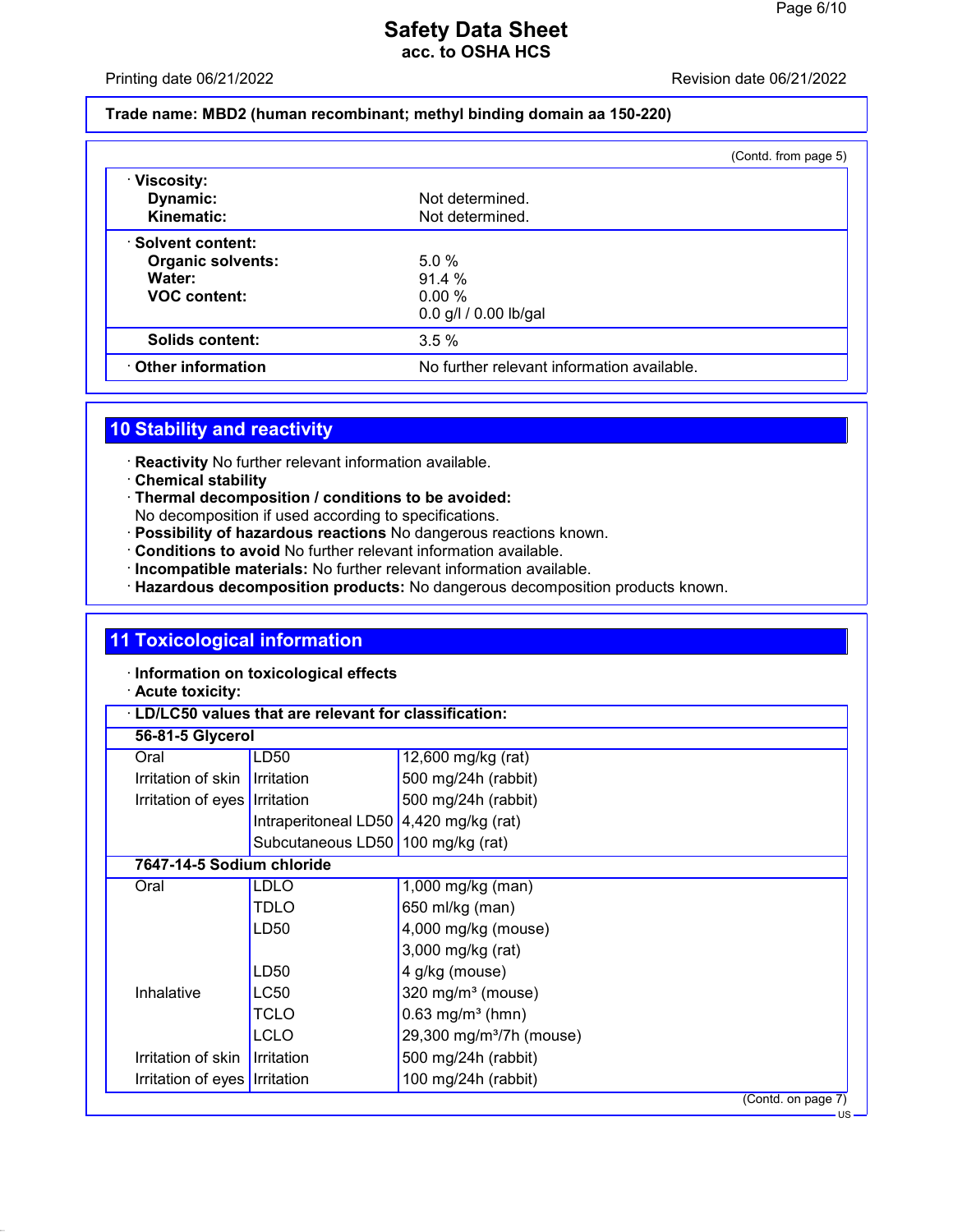Printing date 06/21/2022 Revision date 06/21/2022

**Trade name: MBD2 (human recombinant; methyl binding domain aa 150-220)**

|                                                                                                                                                                                                                                                                                                                  |                                                    | (Contd. from page 6)                                             |
|------------------------------------------------------------------------------------------------------------------------------------------------------------------------------------------------------------------------------------------------------------------------------------------------------------------|----------------------------------------------------|------------------------------------------------------------------|
|                                                                                                                                                                                                                                                                                                                  |                                                    | Intraperitoneal LD50 2,602 mg/kg (mouse)                         |
|                                                                                                                                                                                                                                                                                                                  | Subcutaneous LD50 31.6 mg/kg (rat)                 |                                                                  |
|                                                                                                                                                                                                                                                                                                                  | Intravenous LD50                                   | 59.5 mg/kg (rat)                                                 |
|                                                                                                                                                                                                                                                                                                                  | Data                                               | 15 mg/3D (hmn)                                                   |
|                                                                                                                                                                                                                                                                                                                  | Subcutaneous LD50 3 g/kg (mouse)                   |                                                                  |
| on the skin: No irritant effect.<br>on the eye: No irritating effect.<br>Sensitization: No sensitizing effects known.<br>· Additional toxicological information:<br>The product shows the following dangers according to internally approved calculation methods for<br>preparations:<br>Carcinogenic categories |                                                    |                                                                  |
|                                                                                                                                                                                                                                                                                                                  | IARC (International Agency for Research on Cancer) |                                                                  |
| None of the ingredients is listed.                                                                                                                                                                                                                                                                               |                                                    |                                                                  |
|                                                                                                                                                                                                                                                                                                                  | <b>NTP (National Toxicology Program)</b>           |                                                                  |
| None of the ingredients is listed.                                                                                                                                                                                                                                                                               |                                                    |                                                                  |
|                                                                                                                                                                                                                                                                                                                  |                                                    | <b>OSHA-Ca (Occupational Safety &amp; Health Administration)</b> |
| None of the ingredients is listed.                                                                                                                                                                                                                                                                               |                                                    |                                                                  |

# **12 Ecological information**

- · **Toxicity**
- · **Aquatic toxicity:** No further relevant information available.
- · **Persistence and degradability** No further relevant information available.
- · **Behavior in environmental systems:**
- · **Bioaccumulative potential** No further relevant information available.
- · **Mobility in soil** No further relevant information available.
- · **Additional ecological information:**
- · **General notes:**

Water hazard class 1 (Self-assessment): slightly hazardous for water

Do not allow undiluted product or large quantities of it to reach ground water, water course or sewage system.

### · **Results of PBT and vPvB assessment**

- · **PBT:** Not applicable.
- · **vPvB:** Not applicable.
- · **Other adverse effects** No further relevant information available.

## **13 Disposal considerations**

### · **Waste treatment methods**

· **Recommendation:**

Must not be disposed of together with household garbage. Do not allow product to reach sewage system.

- · **Uncleaned packagings:**
- · **Recommendation:** Disposal must be made according to official regulations.

(Contd. on page 8)

US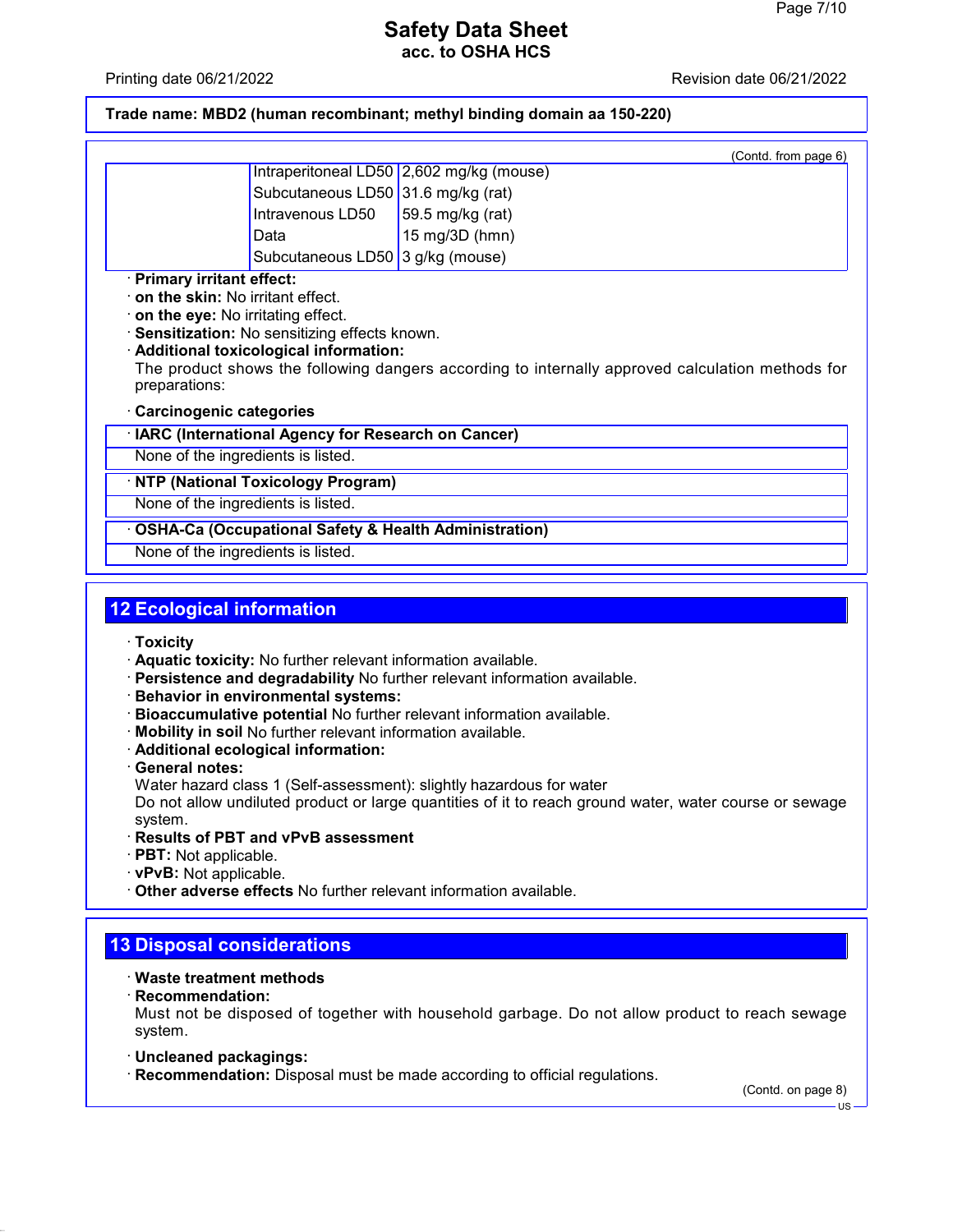Printing date 06/21/2022 Revision date 06/21/2022

# **Trade name: MBD2 (human recombinant; methyl binding domain aa 150-220)**

(Contd. from page 7)

# · **Recommended cleansing agent:** Water, if necessary with cleansing agents.

| <b>14 Transport information</b>                                                   |                                                                                                      |
|-----------------------------------------------------------------------------------|------------------------------------------------------------------------------------------------------|
| · UN-Number<br>· DOT, IMDG, IATA                                                  | <b>UN1760</b>                                                                                        |
| · UN proper shipping name                                                         |                                                                                                      |
| $\cdot$ DOT                                                                       | Corrosive liquids, n.o.s. (Glycerol)                                                                 |
| · IMDG                                                                            | CORROSIVE LIQUID, N.O.S. (Glycerol)                                                                  |
| · IATA                                                                            | Corrosive liquid, n.o.s. (Glycerol)                                                                  |
| · Transport hazard class(es)<br><b>DOT</b>                                        |                                                                                                      |
|                                                                                   |                                                                                                      |
| ∙ Class                                                                           | 8 Corrosive substances                                                                               |
| · Label                                                                           | 8                                                                                                    |
| · IMDG, IATA                                                                      |                                                                                                      |
| <b>Class</b><br>· Label                                                           | 8 Corrosive substances<br>8                                                                          |
| · Packing group<br>· DOT, IMDG, IATA                                              | III                                                                                                  |
| <b>Environmental hazards:</b>                                                     | Not applicable.                                                                                      |
| Special precautions for user                                                      | <b>Warning: Corrosive substances</b>                                                                 |
| Hazard identification number (Kemler code): 80<br><b>EMS Number:</b>              | $F-A, S-B$                                                                                           |
| <b>Stowage Category</b>                                                           | A                                                                                                    |
| <b>Stowage Code</b>                                                               | SW2 Clear of living quarters.                                                                        |
| Transport in bulk according to Annex II of<br><b>MARPOL73/78 and the IBC Code</b> | Not applicable.                                                                                      |
| · Transport/Additional information:                                               |                                                                                                      |
| <b>DOT</b><br><b>Quantity limitations</b>                                         | On passenger aircraft/rail: 5 L<br>On cargo aircraft only: 60 L                                      |
| ∴IMDG                                                                             |                                                                                                      |
| · Limited quantities (LQ)<br><b>Excepted quantities (EQ)</b>                      | 5L<br>Code: E1                                                                                       |
|                                                                                   | Maximum net quantity per inner packaging: 30 ml<br>Maximum net quantity per outer packaging: 1000 ml |
|                                                                                   | (Contd. on page 9)                                                                                   |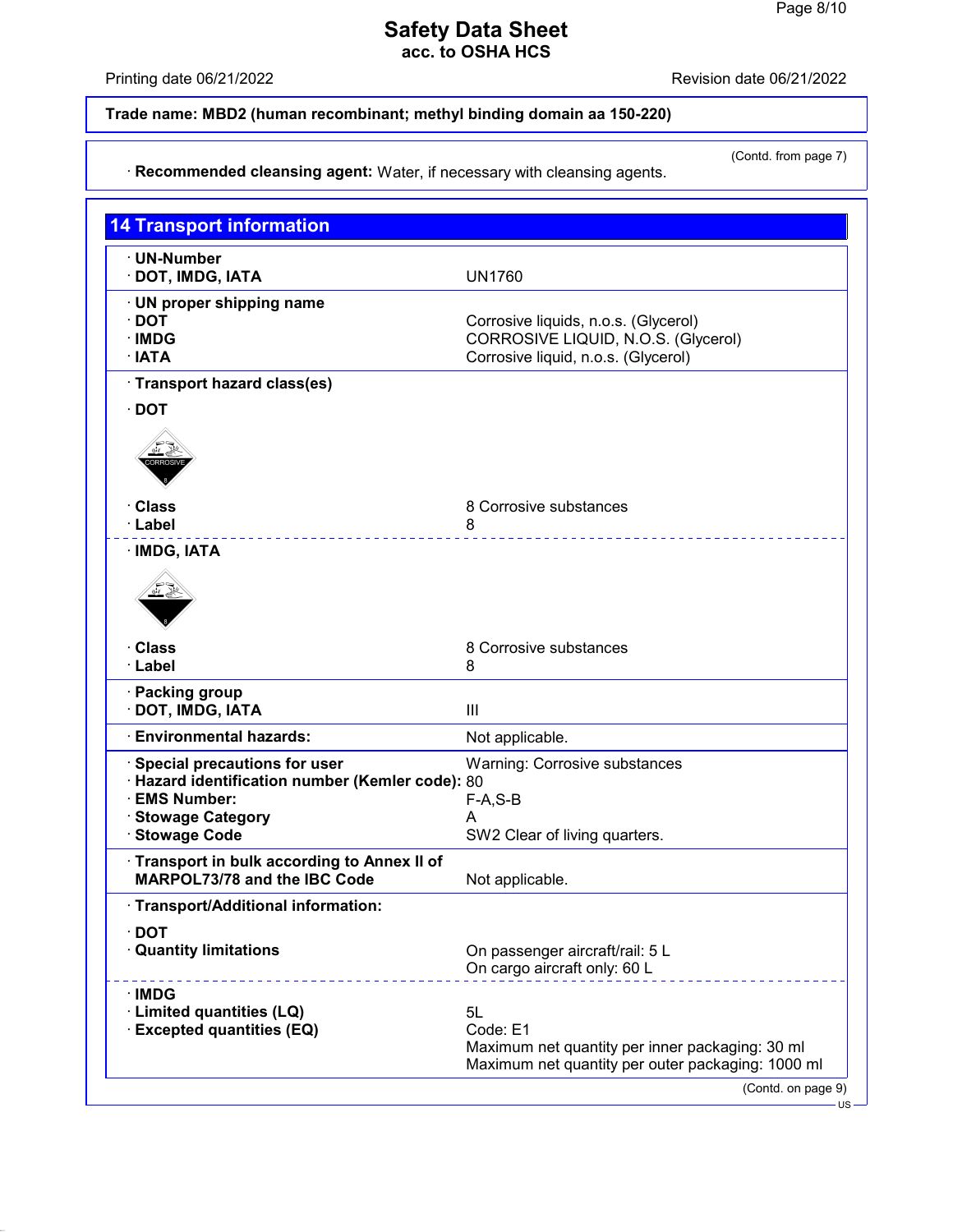Printing date 06/21/2022 Revision date 06/21/2022

### **Trade name: MBD2 (human recombinant; methyl binding domain aa 150-220)**

|                            | (Contd. from page 8)                                                                                                                                                                                                                                                                           |
|----------------------------|------------------------------------------------------------------------------------------------------------------------------------------------------------------------------------------------------------------------------------------------------------------------------------------------|
| $\cdot$ IATA<br>· Remarks: | When sold in quantities of less than or equal to 1 mL,<br>or 1 g, with an Excepted Quantity Code of<br>E1, E2, E4, or E5, this item meets the De Minimis<br>Quantities exemption, per IATA 2.6.10.<br>Therefore packaging does not have to be labeled as<br>Dangerous Goods/Excepted Quantity. |
| UN "Model Regulation":     | UN 1760 CORROSIVE LIQUID, N.O.S. (GLYCEROL),<br>8. III                                                                                                                                                                                                                                         |

## **15 Regulatory information**

· **Safety, health and environmental regulations/legislation specific for the substance or mixture** No further relevant information available.

· **Sara**

· **Section 355 (extremely hazardous substances):**

None of the ingredients is listed.

## · **Section 313 (Specific toxic chemical listings):**

None of the ingredients is listed.

· **TSCA (Toxic Substances Control Act):**

All components have the value ACTIVE.

· **Hazardous Air Pollutants**

None of the ingredients is listed.

· **Proposition 65**

· **Chemicals known to cause cancer:**

None of the ingredients is listed.

· **Chemicals known to cause reproductive toxicity for females:**

None of the ingredients is listed.

· **Chemicals known to cause reproductive toxicity for males:**

None of the ingredients is listed.

· **Chemicals known to cause developmental toxicity:**

None of the ingredients is listed.

· **Carcinogenic categories**

· **EPA (Environmental Protection Agency)**

None of the ingredients is listed.

· **TLV (Threshold Limit Value)**

None of the ingredients is listed.

· **NIOSH-Ca (National Institute for Occupational Safety and Health)**

None of the ingredients is listed.

· **Chemical safety assessment:** A Chemical Safety Assessment has not been carried out.

## **16 Other information**

All chemicals may pose unknown hazards and should be used with caution. This SDS applies only to the material as packaged. If this product is combined with other materials, deteriorates, or becomes (Contd. on page 10)